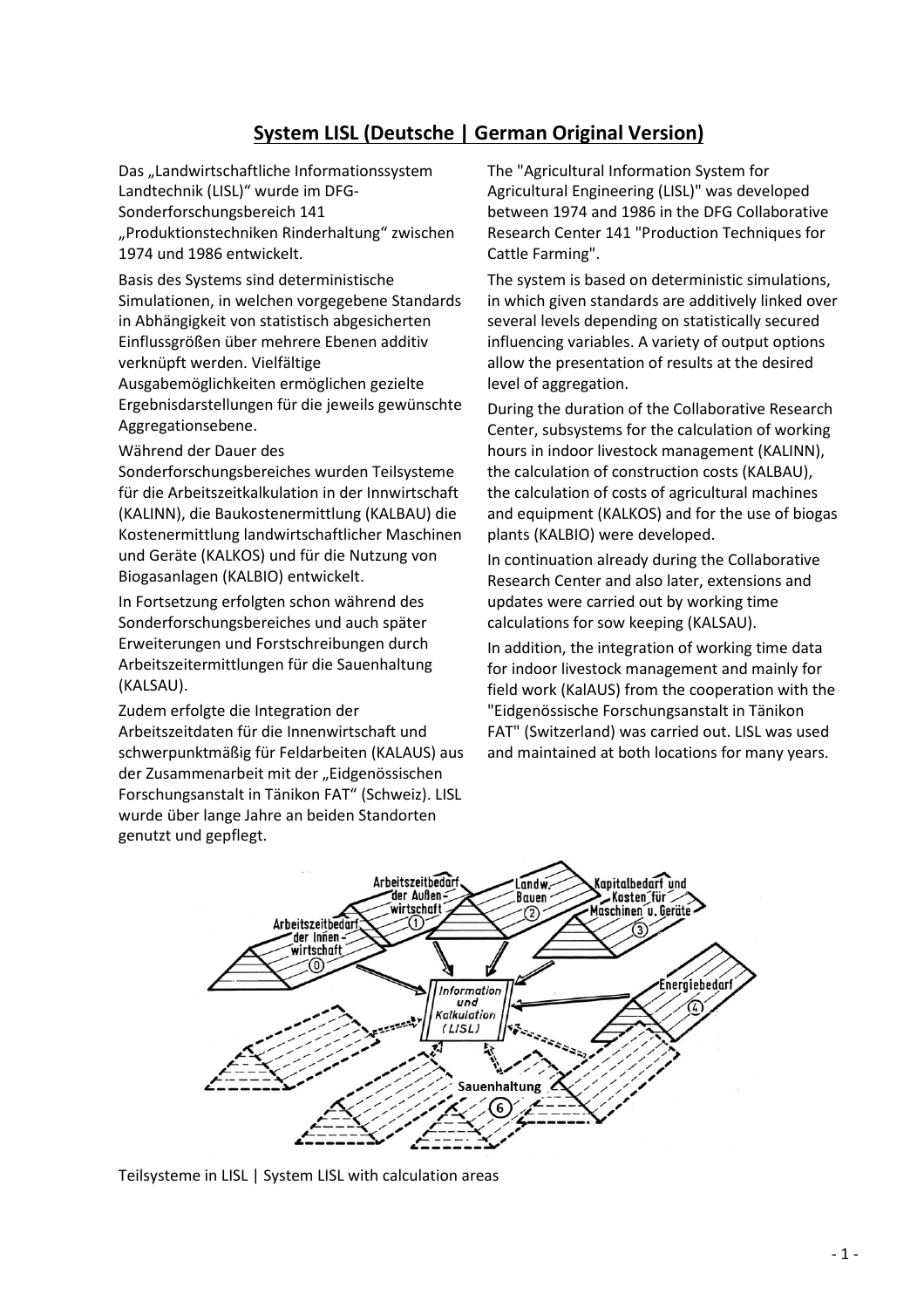Während alle aufgezeigten Teilbereiche auf dem FORTRAN-Programm KALDOK mit Datendateien und den dazugehörigen Datenindexdateien beruhen, wurde eine zusätzliche eigenständige Simulation des Arbeitszeitbedarfs für Feldarbeiten (ZEFA) erstellt (siehe unten).

Alle Teilbereiche des Systems wurden bis heute in Anpassung an die fortentwickelten MS-Betriebssysteme bis hin zu Windows-10 gepflegt und angepasst. Aufgrund fehlender Datenfortschreibungen wurde dabei jedoch die

Bereiche KALBAU und KALKOS aus LISL entfernt.

While all of the subareas shown are based on the FORTRAN program KALDOK with data files and the corresponding data index files, an additional independent simulation of the working time requirement for field work (ZEFA) was created (see below).

All parts of the system have been maintained and adapted up to the present day in accordance with the further developed MS operating systems up to Windows 10. Due to missing data updates, the areas KALBAU and KALKOS were removed from LISL.



Dokumentstruktur zur additiven Verknüpfung der Basiselemente über zwei Ebenen zu Gesamtergebnissen |Data structure adding time elements to sub-processes and processes

In den verfügbaren Systemen beruht die Kalkulation auf Arbeitszeitelementen aus Zeitstudien und aus dem System vorbestimmter Zeiten MTM in der Basisebene. Als Standards sind sie in sog. Dokumenten nach einheitlichem Schema in bis zu 10 Abschnitten mit exakt 80 Spalten und maximal 100 Zeilen eingeordnet. Es enthält:

- Abschnitt 1: Überschrift, Dokumentstrukturdaten, Gültigkeit mit Anfang und Ende, Erstellung und Änderungen mit Zeit und Autor(en).
- Abschnitt 2: Arbeitsablaufbeschreibung mit besonderen Hinweisen.
- Abschnitt 3: Einflussgrößen mit Voreinstellwert (Mittelwert aus den Zeitstudien), Dimension, Identifikation zu iterierbarer Hauptvariablen.

In the available systems the calculation is based on working time elements from time studies and from the system of predetermined times MTM in the base level. As standards they are arranged in so-called documents according to a uniform scheme in up to 10 sections with exactly 80 columns and a maximum of 100 lines. It contains:

- Section 1: heading, document structure data, validity with start and end, creation and changes with time and author(s).
- Section 2: Workflow description with special notes.
- Section 3: Influencing variables with preset value (mean value from the time studies), dimension, identification to iterable main variables.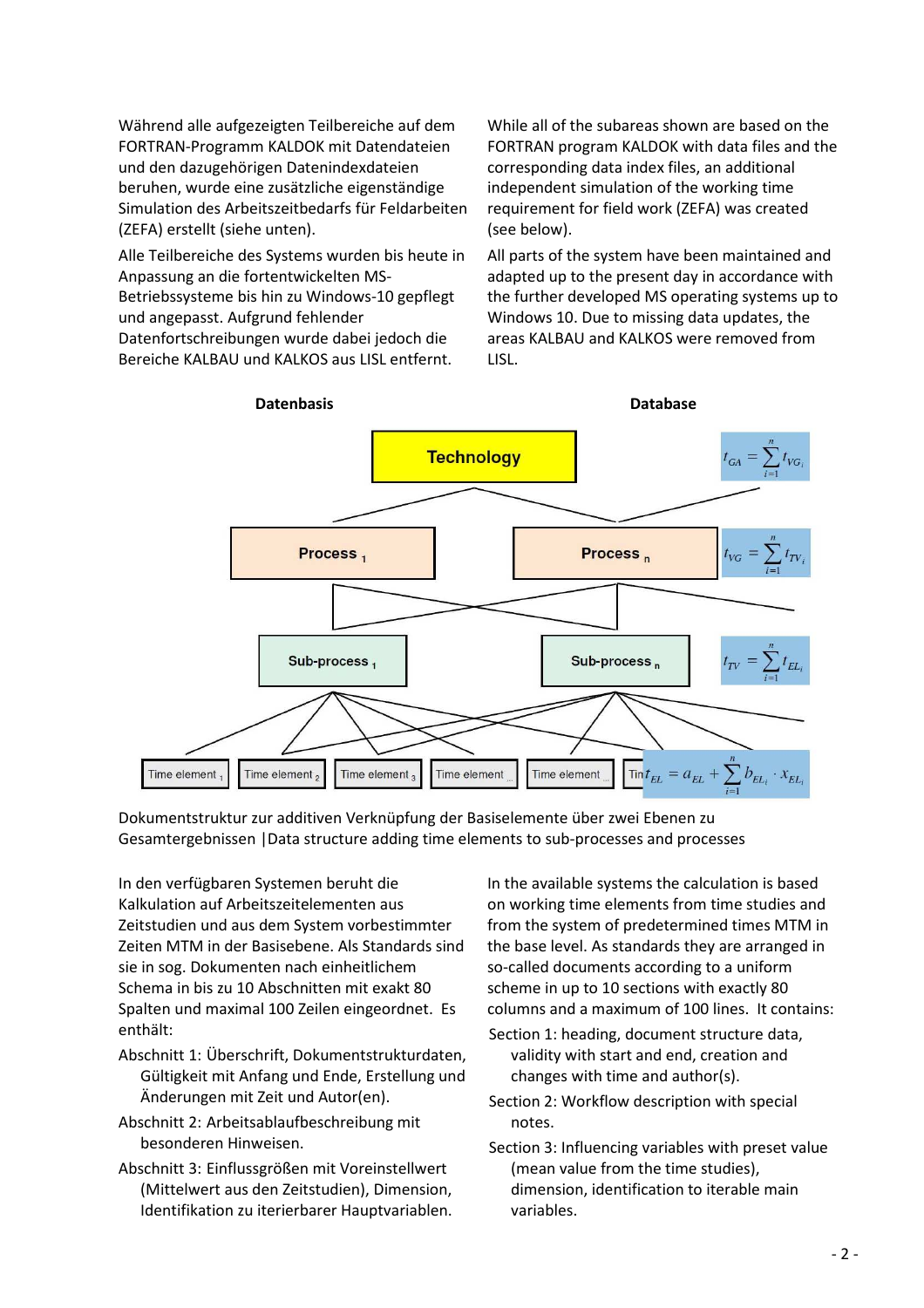Abschnitt 4: Frei für Erweiterung.

Abschnitt 5: Datenerfassungsschema für die Einflussgrößen in den Standards-Arbeitszeitelementen (Ebene 6: 100000- 100999).

Abschnitt 6: Standards-Arbeitszeitelemente (Ebene 6: 100000-100999) mit statischen Kenngrößen als Mittelwert oder Funktion.

 Spezifizierte Arbeitszeitelemente (Ebene 5: 10000-19999) mit spezifischen Elementtexten und Verweis auf die Arbeitszeit-Standardelemente.

 Arbeitszeitmodelle mit erforderlichen Hilfsvariablen und den erforderlichen Untermodellen/Arbeitszeitelementen für Teilvorgänge (Ebene 4: 1000-9999), Vorgänge (Ebene 3: 100-999) und Gesamtarbeiten (Ebene 2: 10-99).

Abschnitt 7: Arbeitsbelastungsdaten nach HETTINGER & SPITZER in den Standards-Arbeitszeitelementen (Ebene 6: 100000- 100999).

Abschnitt 8: Frei für Erweiterung.

Abschnitt 9: Frei für Erweiterung.

Die Kalkulation erfolgt durch das FORTRAN-IV Programm KALDOK (Kalkulation mit Dokumenten). Weil ursprünglich für den Lochkarteneinsatz konzipiert sind durch die Weiterentwicklung in der vorliegenden Version drei unterschiedliche Nutzungsformen realisiert, welche über die 4 ersten Buchstaben genutzt werden:

**PARM** Eingabe aus Datei, Definition der Dateistruktur in den Anwendungshinweisen.

**DIAL** Eingabe im Dialog als Standardnutzungsform

Unterschiedliche Ergebnisausgaben und Ergebnisprotokolle können erstellt werden.

Unabhängig von der Eingabeform können folgende Ergebnisprotokolle erstellt werden. Diese sind an die Kalkulationsebenen EL=Elemente, TV=Teilvorgang, VG=Vorgang und GA=Gesamt angelehnt. Sie enthalten die Ausgaben in 5 unterschiedlichen Formen:

Protokollform 1: Alle additiv verknüpften Elemente.

Section 4: Free for expansion.

- Section 5: Data acquisition scheme for the influencing variables in the standard working time elements (Level 6: 100000-100999).
- Section 6: Standard working time elements (Level 6: 100000-100999) with static parameters as mean values or functions.

 Specified work time elements (level 5: 10000- 19999) with specific element texts and reference to the standard work time elements.

 Working time models with required auxiliary variables and the required submodels/working time elements for subprocesses (level 4: 1000-9999), processes (level 3: 100-999) and total work (level 2: 10-99).

Section 7: Work load data according to HETTINGER & SPITZER in the standard work time elements (Level 6: 100000-100999).

Section 8: Free for expansion.

Section 9: Free for expansion.

#### **Kalkulationsform Example 20 Form of calculation Form of calculation**

The calculation is performed by the FORTRAN-IV program KALDOK (calculation with documents). Since the program was originally designed for punch card use, the further development of the present version has resulted in three different ways of use, which are used via the first four letters:

**PARM** Input from file, definition of the file structure in the application notes.

**DIAL** Input in dialog as standard usage.

Different result outputs and result protocols can be created.

#### **Ergebnisdarstellung Community Community Presentation of results**

Regardless of the input form the following protocols can be created. These are based on the calculation levels EL=elements, TV=partial operation, VG=operation and GA=total. They contain the outputs in 5 different forms:

Protocol form 1: All additively linked elements.

Protocol form 2: The additively linked elements by level TV.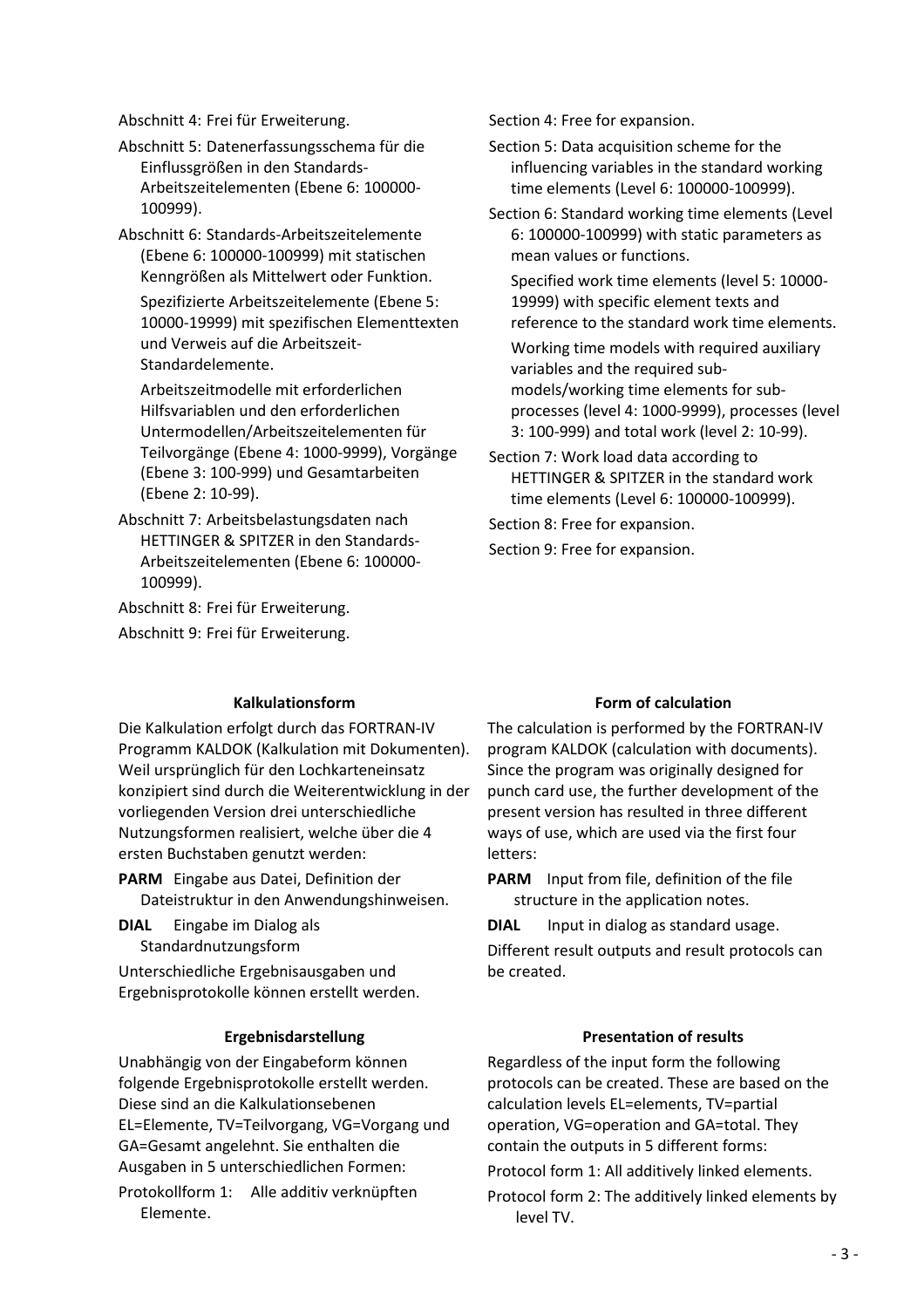- Protokollform 2: Die additiv verknüpften Elemente nach Ebene TV.
- Protokollform 3: Die additiv verknüpften Elemente nach Ebene VG.
- Protokollform 4: Die additiv verknüpften Elemente nach Ebene GA.
- Protokollform 5: Nur das Gesamtergebnis.

Im Programm KALDOK enthaltene Testroutinen können nur über die PARM und die PADI Kalkulationsformen genutzt werden und ermöglichen mit diesen die Gesamtdokumentation aller im Programm durchgeführten Aktivitäten!

- Protocol form 3: The additively linked elements by level VG.
- Protocol form 4: The additively linked elements by level GA.

Protocol form 5: Only the overall result

Test routines contained in the program KALDOK can only be used via the PARM and PADI calculation forms. With these, the complete documentation of all activities performed in the program is possible!



LISL-Arbeitszeitanalyse (MS-DOS Batch Job "Arbeitszeit\_LISL.bat")

DOS Batch-Job mit Ein- und Ausgabe | DOS Batch-Job with Input and Output

### **Ergebnisausgabe CE Output of results**

Generell werden 3 ASCII- Ausgabedateien erstellt. Im Bereich KALINN und KALSAU wird zusätzlich die Energieumsatzdatei im ASCII-Format hinzugefügt. Die Benennung dieser Dateien erfolgt mit

*Kalkulationsbereich\_Ausgabetyp-Kalkulatonsnummer.Dateityp* 

Beispielhaft an Ergebnissen für KALINN und Kalkulation Nr. 111 sind dies:

KALINN\_DialPARM-111.dat Enthält die Daten für die Eingabe im PARM-Format. Damit kann z.B. die jeweilige Kalkulation wiederholt oder über entsprechende Änderungen einfach angepasst werden, ohne die gesamten Eingaben im Dialog vornehmen zu müssen.

In general, 3 ASCII output files are created. In the area KALINN the energy conversion file in ASCII format is added additionally. These files are named with

*Calculation\_area\_output-typecalculation\_number.file\_type* 

Exemplary results for KALINN and calculation no. 111 are these:

KALINN\_DialPARM-111.dat Contains the data for input in PARM-format. This allows, for example, the respective calculation to be repeated or simply adapted by making appropriate changes without having to make all the entries in the dialog.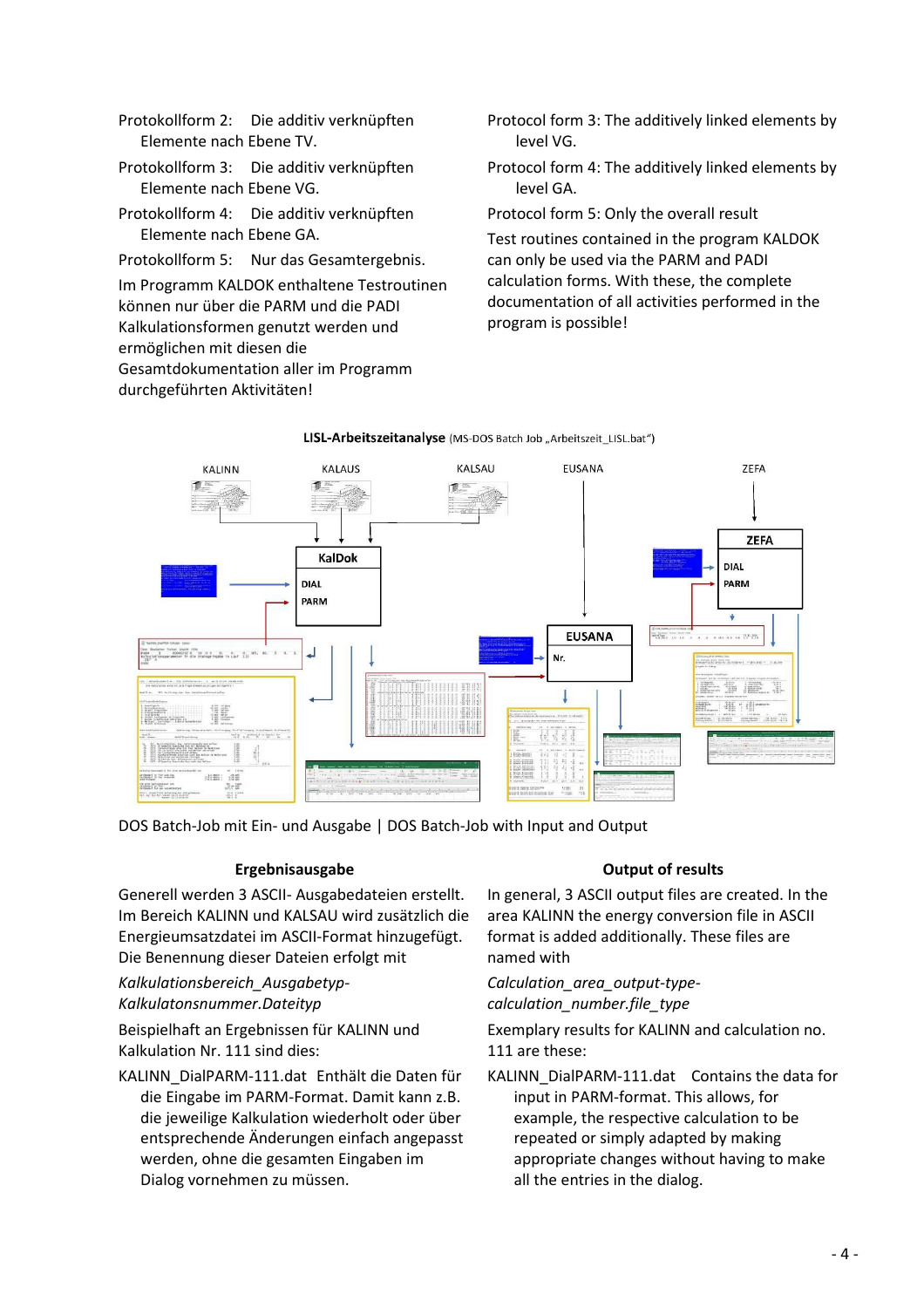KALINN\_Listing-111.txt Das Ergebnisprotokoll mit 132 Spalten abhängig von der gewünschten Inhaltsform.

KALINN\_Results-111.csv Die Gesamtergebnisse im csv-Format für EXCELbasierte Weiterverarbeitungen.

KALINN\_WLoadEC-111.dat Alle Daten zur Analse der Arbeitsbelastung und der Arbeitsbeanspruchung zur Eingabe in das Auswertungsprogramm EUSANA (EnergieUmsatzAnalyse).

#### **Arbeitsbelastungs- und Beanspruchungsanalyse (nur für KALINN und KALSAU)**

Mit diesem Programm werden die Energie-Umsatzdaten der am jeweiligen Model beteiligten Arbeitselemente aufbereitet und analysiert. Das Programm kann direkt im Anschluss an die Modellkalkulation gestartet oder aber auch spezifisch aufgerufen werden.

Im Programmablauf wird für jedes beteiligtes Arbeitselement eine Datenzeile mit den Energieumsatzwerten und den Körperpositionen erstellt. Daraus wird dann eine tabellarische Zusammenstellung für die Arbeitsstellung und die Arbeitsart mit Häufigkeit und Zeitanteil in absoluten und relativen Werten berechnet. Die Ergebnisse fließen in drei Ausgabedateien, wiederum aufgezeigt an Kalkulation Nr. 111, ein:

- KALINN\_ WloadEC-111\_Erg.txt Enthält die Ergebnisse der Analyse in tabellarischer Form mit einer zusammenfassenden Bewertung am unteren Ende.
- KALINN\_ WloadEC-134\_EUS.csv Dient der Erstellung eines Energieumsatzprofiles in EXCEL mit allen dazu erforderlichen Daten in DE und in EN.
- KALINN\_ WloadEC-134\_KPA.csv Dient der Erstellung eines Profils für Körperposition und Arbeitsart in EXCEL mit allen dazu erforderlichen Daten in DE und in EN.

### **Zeitbedarfskalkulation für Feldarbeiten (ZEFA) Time requirement calculation for field work**

Während die Ermittlung des Arbeitszeitbedarfs für Feldarbeiten in KALAUS auf der additiven Verknüpfung von Arbeitselementen beruht wird im Programm ZEFA der Arbeitszeitbedarf entsprechend der Bearbeitungsform des Feldes ablaufgetreu Fahrt für Fahrt simuliert. Damit können sehr viel aussagefähigere Kennzahlen erstellt werden, wenngleich im Programm nur die

- KALINN Listing-111.txt The result protocol with 132 columns depending on the desired content form.
- KALINN\_Results-111.csv The overall results in csv format for EXCEL-based further processing.
- KALINN\_WLoadEC-111.dat All data for the analysis of the workload and work stress for input into the evaluation program EUSANA (EnergieUmsatzAnalyse).

#### **Work load and stress analysis (only for KALINN and KALSAU)**

This program is used to prepare and analyze the energy-consumption data of the working elements involved in the respective model. The program can be started directly after the model calculation or can be called up specifically.

In the program run, a data line with the energy consumption values and the body positions is created for each working element involved. From this a tabular summary is then calculated for the working position and the type of work with frequency and time share in absolute and relative values. The results are presented in three output files, again shown at calculation no. 111:

- KALINN WloadEC-111 Erg.txt Contains the results of the analysis in tabular form with a summary evaluation at the bottom.
- KALINN\_ WloadEC-134\_EUS.csv Used to create an energy consumption profile in EXCEL with all necessary data in DE and EN.
- KALINN WloadEC-134 KPA.csv Used to create a profile for body position and type of work in EXCEL with all necessary data in DE and EN.

# **(ZEFA)**

While the determination of the working time requirement for field work in KALAUS is based on the additive linking of working elements, the working time requirement in the ZEFA program is simulated run by run according to the processing form of the field. Thus, much more meaningful key figures can be created, even though the program only analyzes the pure work flow in the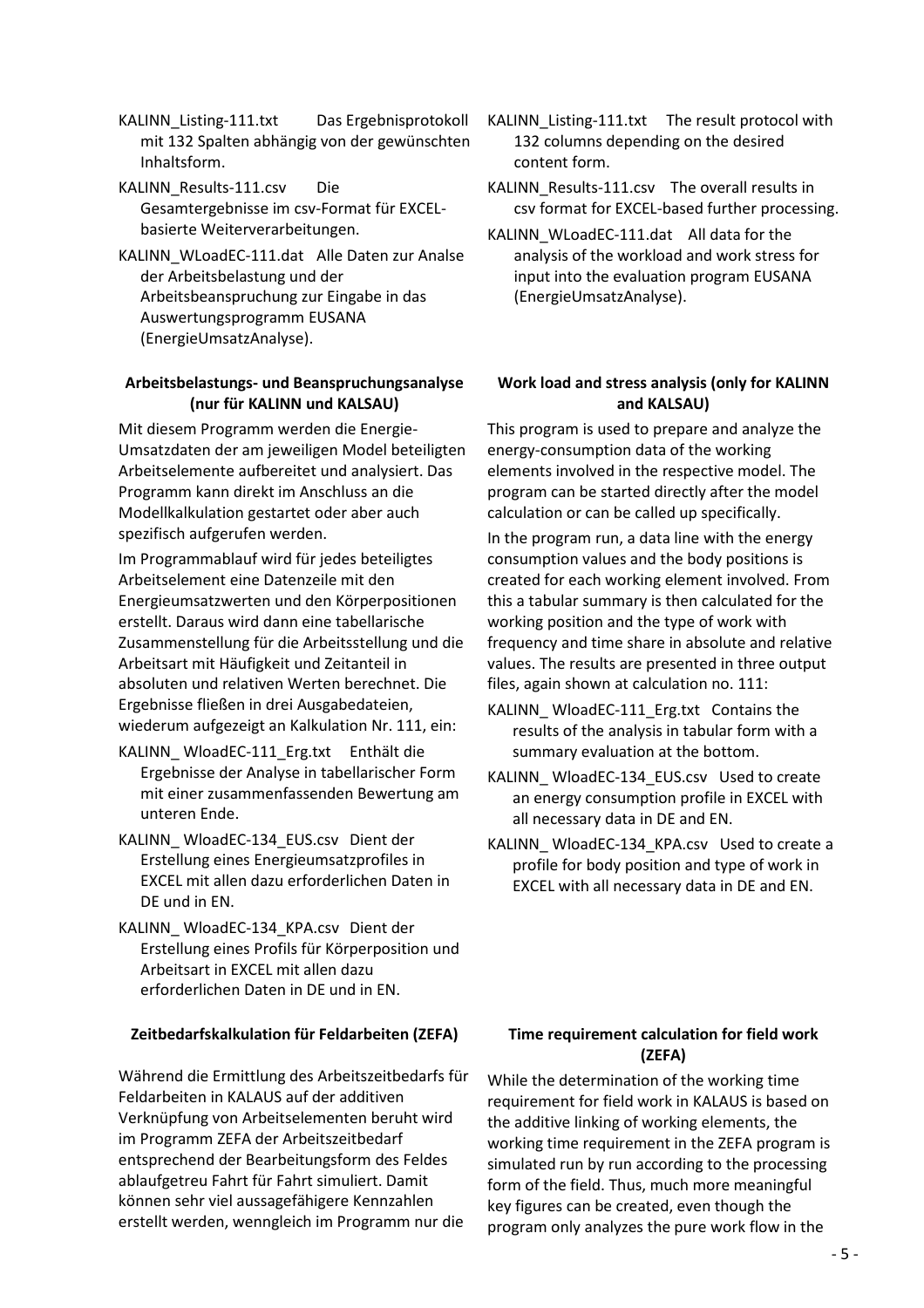reine Arbeitsablauf am Feld ohne jegliche Rüstund Wegezeiten analysiert wird. Genannt seien hier:

- 1. Die differenzierte Betrachtung von Vorbeet und Hauptbeet (mit und ohne Vorbeet, unterschiedliche Arbeitsgeschwindigkeiten).
- 2. Die Berücksichtigung von Restarbeitsbreiten durch schneller Arbeitsgeschwindigkeit (z.B. Mähdrusch) oder langsamere Arbeitsgeschwindigkeit (z.B. Pflügen).
- 3. Die Ermittlung von Arbeitszeit und Wendezeit.
- 4. Die Ermittlung der Bearbeitungs-Weglängen getrennt nach Vorbeet und Hauptbeet.
- 5. Die erforderlichen Abfuhrweglängen für erforderliche Versorgungs- und Entsorgungstätigkeiten bei fliegender Übergabe/Übernahme der nach Aufwand und Ertrag und Bunkerinhalt berechneten Einzelfahrten.

Als Eingabewerte sind erforderlich:

- 1. Die Bezeichnung der Arbeitsaufgabe
- 2. Schlaggröße [ha]
- 3. Schlaglänge [m] (daraus wird die sich ergebende Schlagbreite errechnet)
- 4. Arbeitsbreite [m]
- 5. Arbeitsgeschwindigkeit [km/h]
- 6. Beetbreite [m]
- 7. Ertrag [t/ha]
- 8. Bunkerinhalt [t]
- 9. Bunkerentleerzeit [cmin]
- 10. Wendezeit [cmin]
- 11. Wenderadius [m]
- 12. Nutzbare Wegbreite am Feldende für Wendungen [m]
- 13. Restarbeitsgeschwindigkeit [Faktor zu kleiner, gleich, größer]
- 14. Vorbeet-Bearbeitungsform [nicht bearbeitet, kein Vorbeet, v=Hauptbeet, v=1/3 Hauptbeet, nur 1. Fahrt v=1/3 Hauptbeet]
- 15. Bearbeitungsform [Rund-Um, Auf-Ab, Beet]

Auch in diesem Programm ist basierend auf der Entwicklung für den Lochkarteneinsatz die Eingabe sowohl im Dialog, wie auch über Parameterdateien möglich. Für jede Kalkulation werden dabei drei Ausgabedateien in der Benennung

*Programmname\_Ausgabeform\_KalkulationsTag-Uhrzeit.Dateityp* 

field without any setup and travel times. To be mentioned here:

1. the differentiated consideration of headland and main field (with and without headland, different working speeds).

2. the consideration of residual working widths by faster working speed (e.g. combine harvester) or slower working speed (e.g. ploughing).

3. the determination of working time and turning time.

4. determination of the processing path lengths separately for headland and main field.

5. the required distances for the necessary supply and disposal activities in case of on-the-fly delivery/acceptance of the individual runs calculated according to expenditure and yield and bunker contents.

As input values are required:

- 1. the name of the work task
- 2. plot size [ha]
- 3. length of field [m] (from this the resulting lay width is calculated)
- 4. working width [m]
- 5. working speed [km/h]
- 6. bed width [m]
- 7. yield [t/ha]
- 8. bunker capacity [t]
- 9. hopper emptying time [cmin]
- 10. turning time [cmin]
- 11. turning radius [m]
- 12. usable roas width at end of field for turns [m]
- 13. remaining working speed [factor lower, equal, higher].
- 14. headland processing form [not processed, no headland, v=main field, v=1/3 main field, only 1st movement v=1/3 main field]
- 15. type of machining [all around, up and down, bed].

Based on the development for the punch card application, the input in this program is also possible both in dialog and via parameter files. For each calculation three output files are generated in the naming

*Program Name\_Output\_Form\_CalculationDay-Time.File Type* 

#### created:

ZEFA\_DialPRM\_201121-161150.dat Contains all input files for program use via an input file (very

erstellt: